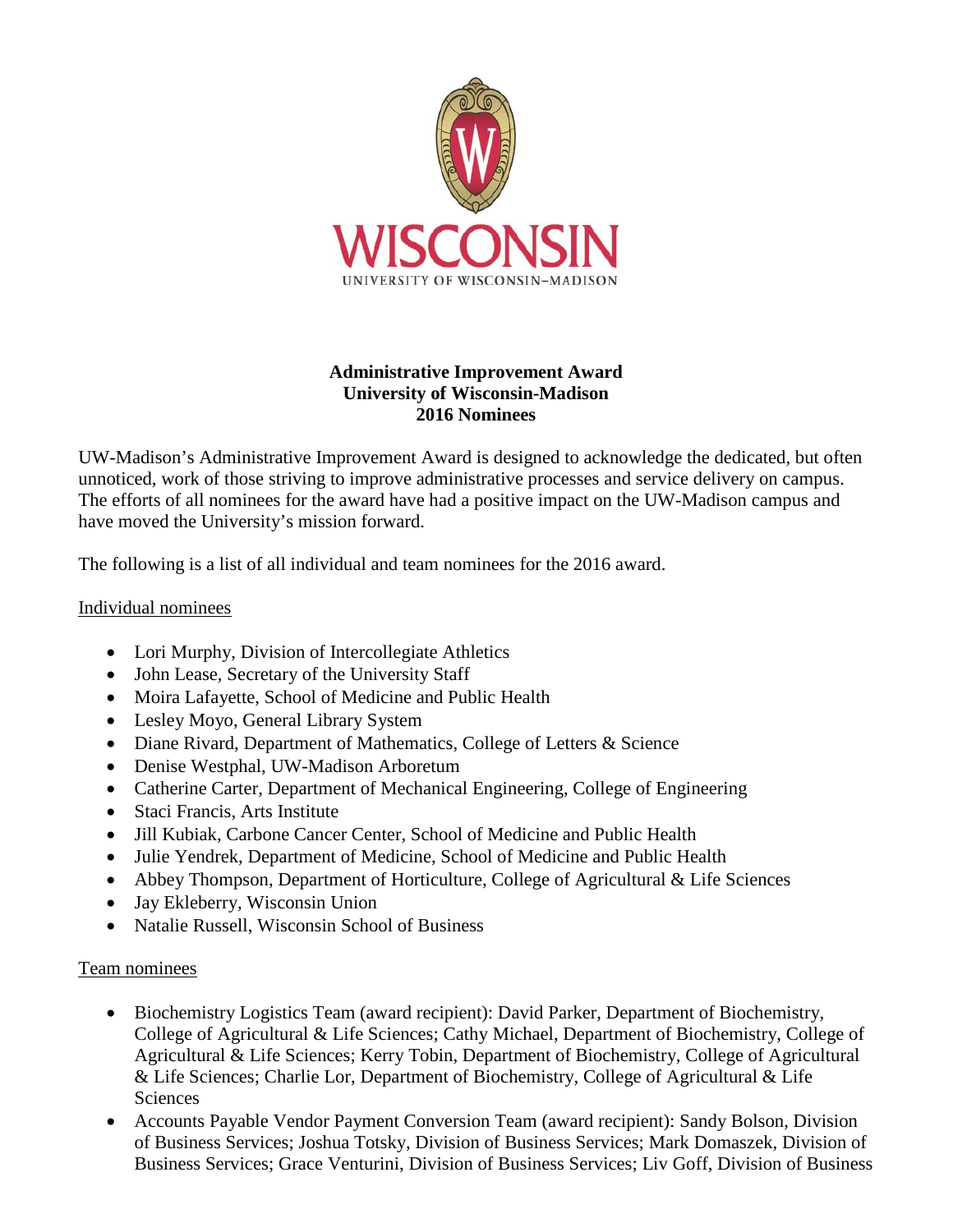Services; Kathy Virnig, Division of Business Services; Roseanne Hatfield, Division of Business Services; Lori Voss, Division of Business Services; Forrest Koslowski, Division of Business Services; Mackenzie Wichmann, Division of Business Services

- Badger Volunteers (award recipient): Stephanie Harrill, Badger Volunteers, Morgridge Center for Public Service, School of Education; Kari Temkin, Badger Volunteers, Morgridge Center for Public Service, School of Education; Megan Miller, Badger Volunteers, Morgridge Center for Public Service, School of Education; Karen Crossley, Badger Volunteers, Morgridge Center for Public Service, School of Education
- Receipt Reduction Project Team: Julie Luke, University Housing; Jodi Bodnar, University Housing; Carl Korz, Wisconsin Union; Angela Pakes Ahlman, Office of Sustainability; Jill Sakai, Office of Sustainability; Kyla Kaplan, Office of Sustainability; Holly Gibbs, Department of Geography, College of Letters & Science; Tyler Lark, Nelson Institute for Environmental Studies; Duncan Carlsmith, Department of Physics, College of Letters & Science
- Advising Gateway Team (award recipient): Jeff Shokler, Academic Advising; Scott Owczarek, Office of the Registrar; Patrick Hare, Division of Information Technology; Michael Farnham, Division of Information Technology; Phyllis Treige, Division of Information Technology; Saikat Sengupta, Division of Information Technology; Serge Margovsky, Division of Information Technology; Jessica Jones, Division of Information Technology; Andy Goldstein, Division of Information Technology; Todd Hill, Division of Information Technology
- Laboratory Animal Resources Management Team: Richard Halberg, Department of Medicine, School of Medicine and Public Health; Michael Gallardo, Laboratory Animal Resources, School of Medicine and Public Health; Richard Carson, Laboratory Animal Resources, School of Medicine and Public Health; James Taubel, Laboratory Animal Resources, School of Medicine and Public Health; Melinda Oxner, Laboratory Animal Resources, School of Medicine and Public Health
- Research and Sponsored Programs Subaward Redesign Portal Team: Robert Gratzl, Research and Sponsored Program; Melanie Hebl, Research and Sponsored Programs; Lee Jankoski, Research and Sponsored Programs; Kurt McMillen, Research and Sponsored Programs; Angela Bitner, Research and Sponsored Programs; Paul Cameron, Research and Sponsored Programs; Alex Nelson, Research and Sponsored Programs; Dawn-Marie Roberts, Research and Sponsored Programs; Kathleen Sielaff, Research and Sponsored Programs; Mike Geier, Research and Sponsored Programs; Scott Inzeo, Research and Sponsored Programs
- UW Veterinary Care: Ruthanne Chun, School of Veterinary Medicine; Mark Oglesbay, School of Veterinary Medicine; Ed Rodriguez, School of Veterinary Medicine
- Official Transcript and Diploma Production and Distribution Process Revamping Project Team: Keri Allard, Office of the Registrar; Jillian Griffis, Office of the Registrar; Dale Redmond, Office of the Registrar; James Vogel, Office of the Registrar; Jeremy Traska, Office of the Registrar; Leslie Gardner, Office of the Registrar
- PI Financials Team: Mark Sweet, Research and Sponsored Programs; Michael Cann, Wisconsin Institute for Discovery; James Ekenberg, Division of Intercollegiate Athletics; Amy Johnson, School of Medicine and Public Health; Aimee Lefkow, College of Letters & Science; Colleen Sims, Division of Information Technology; James Thompson, Administrative Process Redesign; David Towers, School of Medicine and Public Health; Carl Vieth, Engineering Professional Development; Greg Waldoch, Division of Information Technology
- Chemistry Manual Sales Team: Stephen Block, Department of Chemistry, College of Letters & Science; Bruce Goldade, Department of Chemistry, College of Letters & Science
- JD Grants Committee Team: Ursula Weigold, Law School; Ann Althouse, Law School; Michael Hall, Law School; Kevin Kelly, Law School; Mary Ann Polewski, Law School
- Hate and Bias Incident Response Team: Joshua Johnson, Division of Student Life; Gabriel Javier, Division of Student Life; Noreen Siddiqui, Division of Student Life; Cleda Wang, University Housing; Susan Tran Degrand, School of Pharmacy; Jacqueline Scott-Papke, Office of the Vice Provost for Diversity and Climate Programs; Anton Altman, University Police Department;